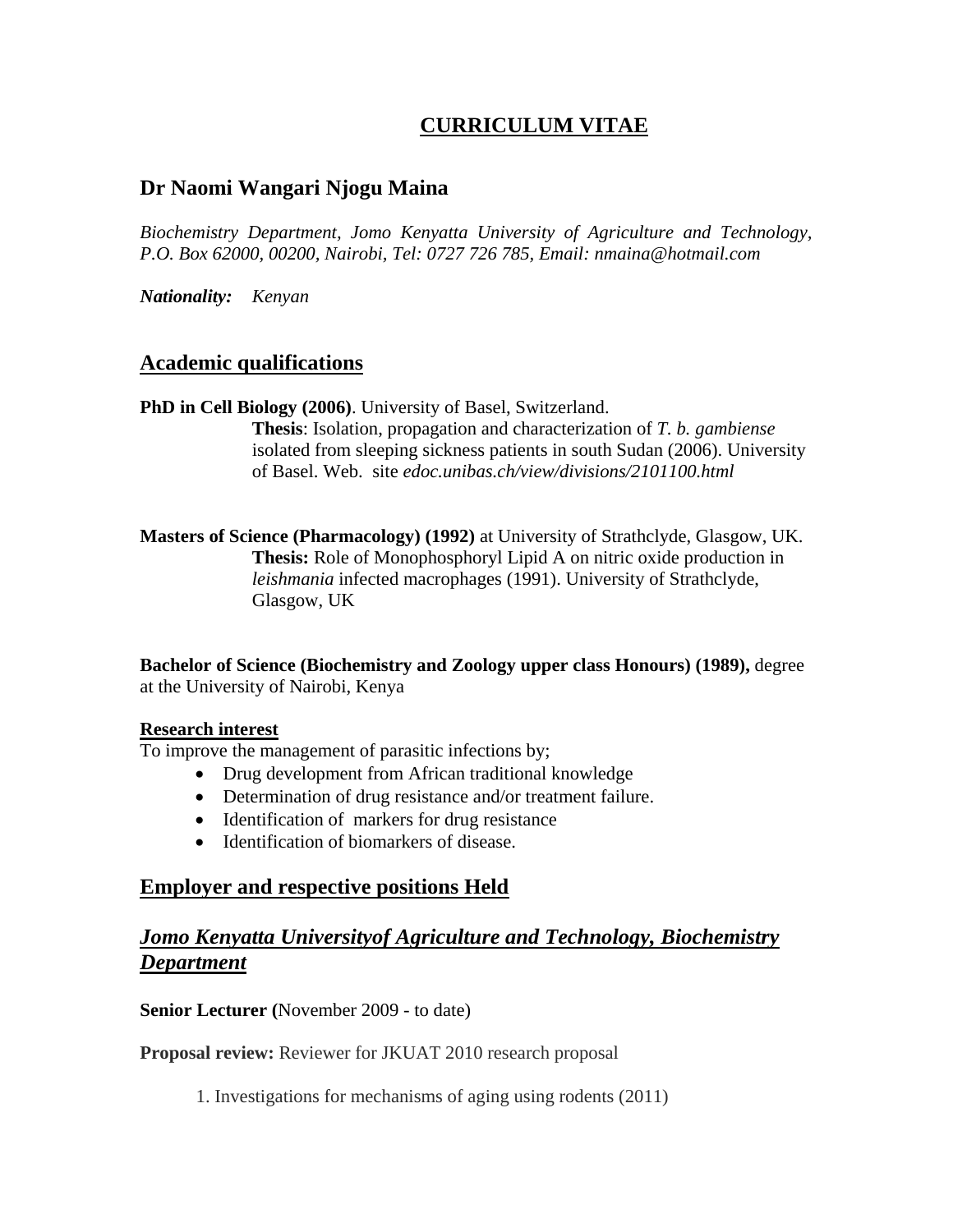2. Mycotoxins assessment in maize and maize products (2010)

#### **Program development**

- 1. Team leader: Development of MSC and PhD program for Molecular Biology and Biotechnology program: Pan Africa University under African Union. 2010-2011
- 2. Team leader; Development of MSC Pharmacology(drug design and development): JKUAT 2009-2011

#### **MSC Supervision**

- 1. 2010. Markers for diagnosis and staging of HAT in infected vervet monkeys
- 2. 2011. Diagnosis and staging of human trypanosomiasis using LAMP.

#### **MSC On-going**

- 1. Characterization of IFN-gamma Expressing *Plasmodium berghei* in *Mus musculus* (Mice).
- 2. Use of Nanotechnology to improve diagnosis and chemotherapy of trypanosomosis
- 3. Safety and toxicity of herbal preparations in use in Kenya.
- 4. Diagnosis of Human African Trypanosomiasis using non-invasive samples such as saliva and urine.
- 5. Toxoplasmosis in Thika District, Kenya

#### **PhD supervision (2009-on going)**. Development of animal models for Toxoplasmosis

#### **Lecturer (**December 2005 – Nov 2009)

Others duties

- **Karen Campus co-ordinator** of the Biochemistry programme Jan 2007 to Jan 2008,
- **Co-ordinator for the Integration of HIV/AIDS into Biochemistry** degree programme.

### **Research projects**

- 1. Biomarkers for sleeping sickness that would be important in diagnosis and disease staging. Funded by Research, Production and Extension (RPE) of Jomo Kenyatta University of Agriculture and Technology.
- 2. Toxoplasmosis: A neglected tropical zoonosis with serious reproductive and neurological implication in man. The case for Thika District. Funded by RPE) of Jomo Kenyatta University of Agriculture and Technology
- 3. Safety and toxicity of herbal preparations in use in Nairobi, Kenya. Funded by National Council of Science in Kenya

#### **MSc student Project Supervision**

1. 2008. Risk factors of Trachoma in Eastern Equatoria State southern Sudan.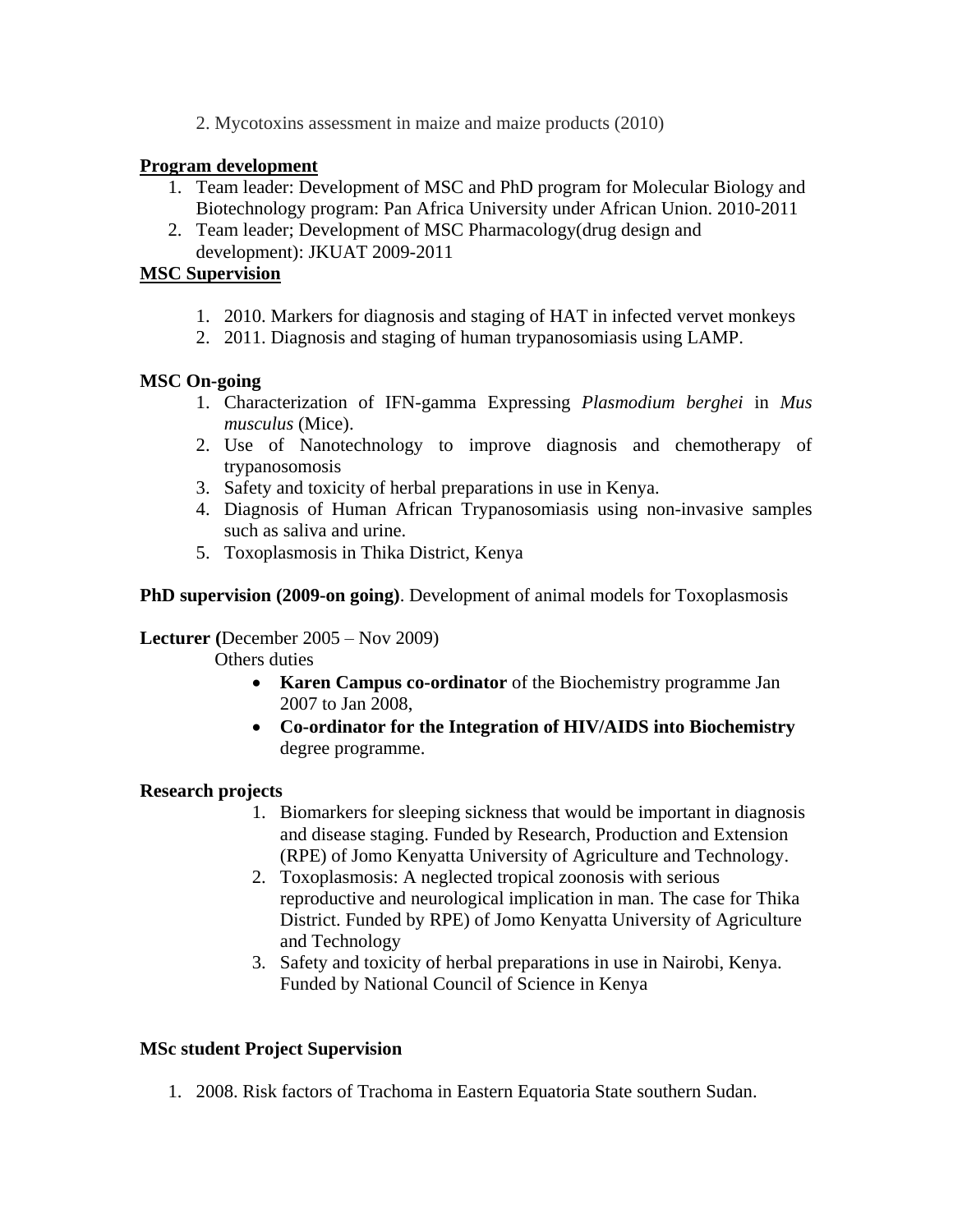- 2. .2009. Risk Factors for Onchocerciasis and awareness in Wau Hospital, Southern Sudan.
- 3. 2009. Pathology of placental malaria in Baboon (Papio Anubi) infected with *Plasmodium Knowlensi*.
- 4. 2009. Determination of Factors Associated with Brucellosis in Terekeka County Central, Equatoria State, South Sudan.

# *Kenya Trypanosomiasis Research Institute (KETRI) (August 1989 - December 2005).*

#### **Senior Research Officer (2004-2005)**

Projects undertaken

Melarsoprol resistance in *Trypanosoma brucei gambiense* in south Sudan**.** Funded under The Eastern African network for Trypanosomosis (EANET), Swiss Development Cooperation (SDC) and Kanto of Basel

#### **Research Officer 1(1998 – 2004)**

Projects undertaken;

1. The causes of treatment failure following melarsoprol treatment in sleeping sickness patients under the Eastern African network for Trypanosomosis (EANET). Funded by Swiss Development Co-operation (SDC).

2. Immunology and pathology of nitric oxide in vervet monkeys (*Cercopithecus aethiops*) infected with *Trypanosoma rhodesiense:* Model of human African trypanosomosis. Funded by Wellcome Trust Limited, U.K.

3. The safety and efficacy of Trypan® (diminazene aceturate) in the treatment of camel trypanosomosis. Funded by Government of Kenya.

#### **Research Officer 11 (1993-1998)**

Projects undertaken;

- 1. Drug resistance studies in *Trypanosoma evansi*. The level of resistance to three commonly used trypanocides - Suramin, Melarsomine and Quinapyramine sulphate was determined using *in vitro* and *in vivo* systems. Funded by Overseas Development Authority (ODA).
- 2. Primary drug screening Funded by the Government of Kenya
	- (i) Determination of anti-trypanosomal activity in a class of antibiotics - aminogylcosides (paromomycin, Kanamycin, Neomycin and Gentamycin).

(ii) Determination of anti-trypanosomal activity in plant material that were/are used traditionally in Kenya for the treatment of veterinary diseases.

A**ssistant Research Officer (1989-1991)**

Projects undertaken;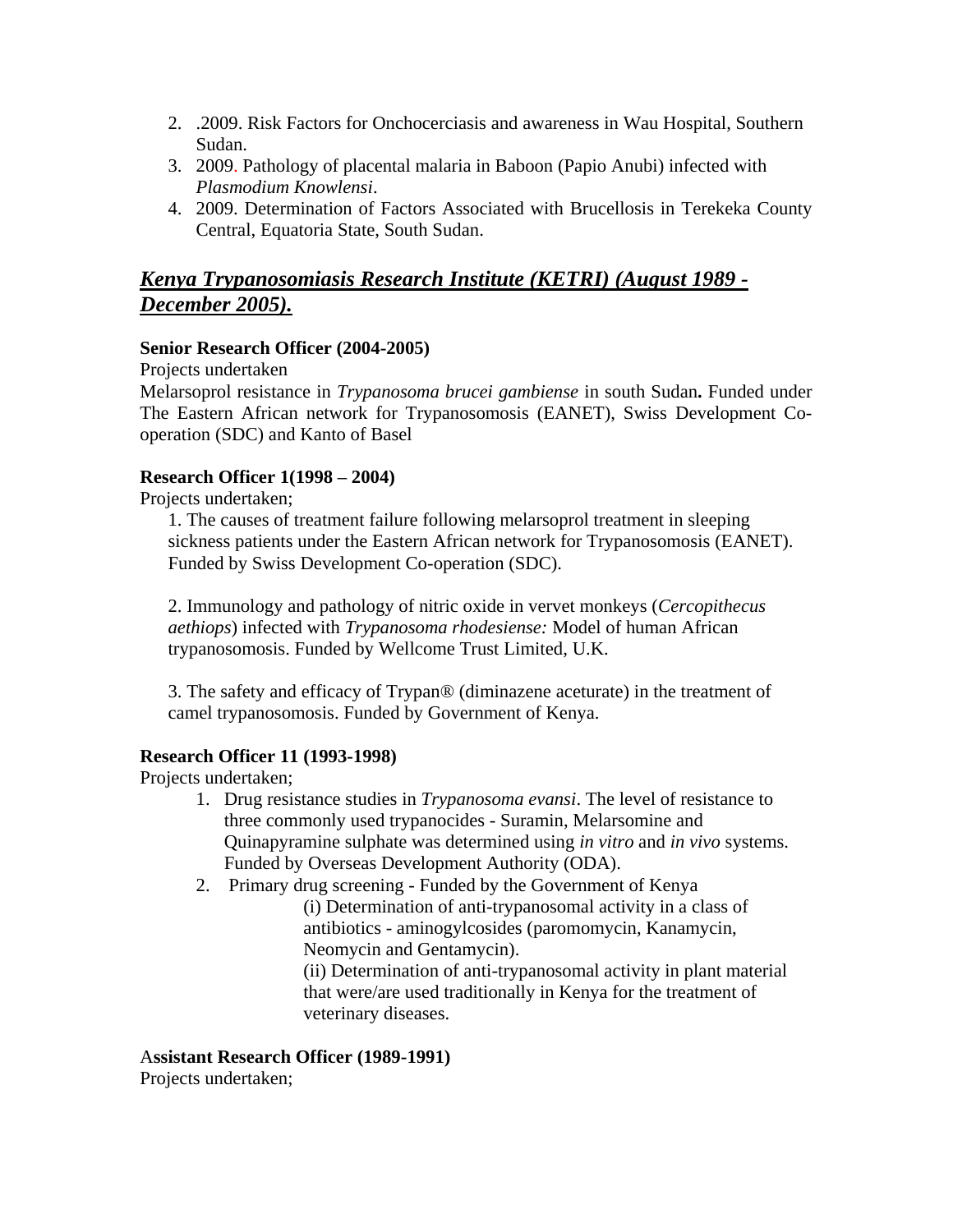- 1. Drug resistance studies in *Trypanosoma evansi*. The level of resistance to three commonly used trypanocides - Suramin, Melarsomine and Quinapyramine sulphate was determined using *in vitro* and *in vivo* systems. Funded by Overseas Development Authority (ODA).
	- 2. Primary drug screening Funded by the Government of Kenya

(i) Determination of anti-trypanosomal activity in a class of antibiotics - aminogylcosides (paromomycin, Kanamycin, Neomycin and Gentamycin).

(ii) Determination of anti-trypanosomal activity in plant material that were/are used traditionally in Kenya for the treatment of veterinary diseases.

# **ON-JOB TRAININGS**

#### **Long-term training**

1. *In vitro* cultivation of human pathogenic protozoa - *T. cruzi, Leishmania mexicana, L. major and L. donovani* and the subsequent screening of compounds from Welcome Pharmaceuticals LTD. At London School of Hygiene and Tropical Medicine (LSHTM)(1992-1993). Supervisor, S. L. Croft. Funded by the British Council.

#### **Short trainings**

1. Good Laboratory Practice (GLP) in drug testing. Organised by World Health Organization, April 2001 in Nairobi.

2. Implementation of ISO 9000 standards in industry (March 1998). Organised by Kenya Bureau of Standards, March 1998 in Nairobi.

3. Biometrics. ). Organised by Department for International Development (DFID), by John Rowlands (ILRI). December 1997 in Kenya.

4. Communication for scientists. ). Organised by Department of International Development (DFID) by Anthony J. Smith and M.A. Steele, University of Edinburgh, U.K. May 1996 in Kenya.

5. Finance for the non-financial Managers. ). Organised by Department for International Development (DFID). Course tutors Pace International Kenya LTD. January 1996 in Kenya.

6. Isoenzyme electrophoresis to identify trypanosomes species. ). Organised by ODA. Course tutor DR.McNamara (University of Bristol, U.K.), 1990 in Kenya

## **Publications**

1. Idle O. Farah, Maina Ngotho, Thomas Kariuki, Maamun Jeneby, Lawrence Irura, **Naomi Maina**, John Kagira, Michael Gicheru and Jann Hau (2005). Animals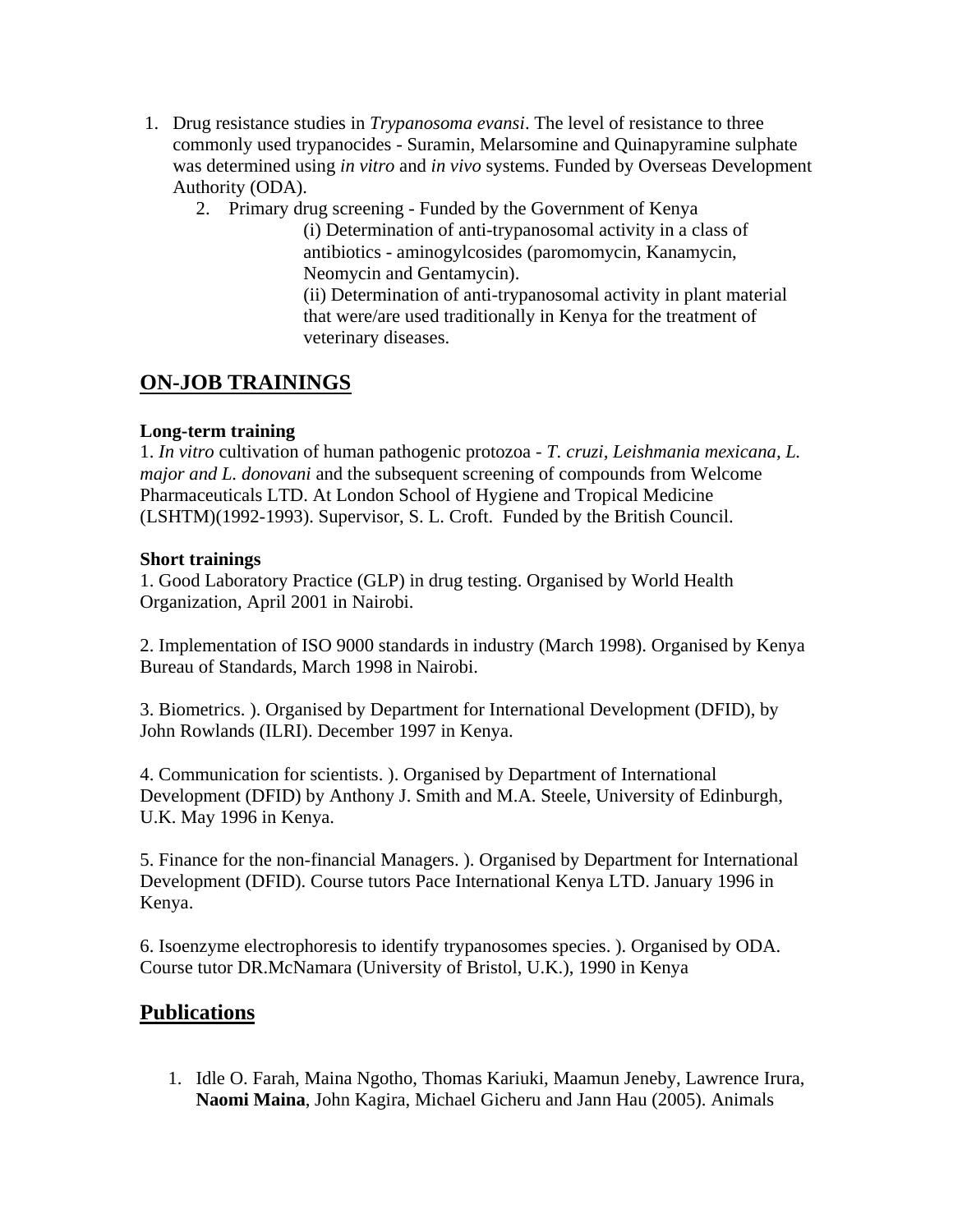models for Tropical Parasitic Diseases. Handbook of Laboratory Animals Science/Edited by Jann Hau, Gerald L Van Hoosier, Jr,-2<sup>nd</sup> ed Volume 3 (169-224).

- 2. Gaithuma AK, Karanja SM, Ngotho M, Maathai RG, **Kagira** JM, Maina NW[.Lipid metabolism and other metabolic changes in vervet monkeys](http://www.ncbi.nlm.nih.gov/pubmed/22070162)  [experimentally infected with Trypanosoma brucei rhodesiense.](http://www.ncbi.nlm.nih.gov/pubmed/22070162) J Med Primatol. 2011 Nov 10. doi:
- 3. **Kagira** JM, Maina N, Njenga J, Karanja SM, Karori SM, Ngotho JM . [Prevalence](http://www.ncbi.nlm.nih.gov/pubmed/21915184)  [and types of coinfections in sleeping sickness patients in kenya \(2000/2009\).J](http://www.ncbi.nlm.nih.gov/pubmed/21915184) Trop Med. 2011;2011:248914. Epub 2011 Sep 11
- 4. **Maina N.W**. and Kagira J.M. (2010). Co infections and associated haematological changes in patients attending a sleeping sickness hospital in southern Sudan. *J. Protozool. Res. 20, 12-19 (2010)*
- 5. Ngotho M, Kagira JM. Gaithuma AK, Kariuki CK, Akinyi MY, Maloba F, Mwaliko VM, Karanja SM, **Maina NW** (2010). A robust and improved monkey model of human African trypanosomiasis. Parasitology International (In press)
- 6. Ndungu K, Gitonga P, Kagira J, **Maina N**, et al 2010. The efficacy of Triladyl in cryopreservation of low concentration of pathogenic trypanosomes. Journal of protozoology Research 20, 27-31
- 7. **Naomi Maina**, Kagira Joseph Mainaa, Pascal Mäser and Reto Brunc.Genotypic and phenotypic characterization of Trypanosoma brucei gambiense isolates from Ibba, South Sudan, an area of high melarsoprol treatment failure rate. Acta tropica. Acta Trop. 2007 Nov-Dec; 104(2-3):84-90.
- 8. **Naomi W. N. Maina**, Michael Oberle, Charles Oteino, Christina Kunz, Pascal Maser, Joseph M. Ndung'u and Reto Brun (2007). Isolation and propagation of *Trypanosoma brucei gambiense* from sleeping sickness patients in south Sudan. Transactions of the Royal Society of Tropical Medicine and Hygiene 101:540- 546.
- 9. **Naomi W. N. Maina**, Christina Kunz and Reto Brun (2006).Cryopreservation of T*rypanosome brucei gambeinse* in a cryoprotection medium developed for Bull semen. Acta Tropica. 98(3): 207-211
- 10. J.M. Kagira and **NW Maina** (2007). Drug resistance of *Trypanosma rhodesience* isolates from Kenya. Onderstepoort Journal of Veterinary Research. 2007 Mar;74(1):17-22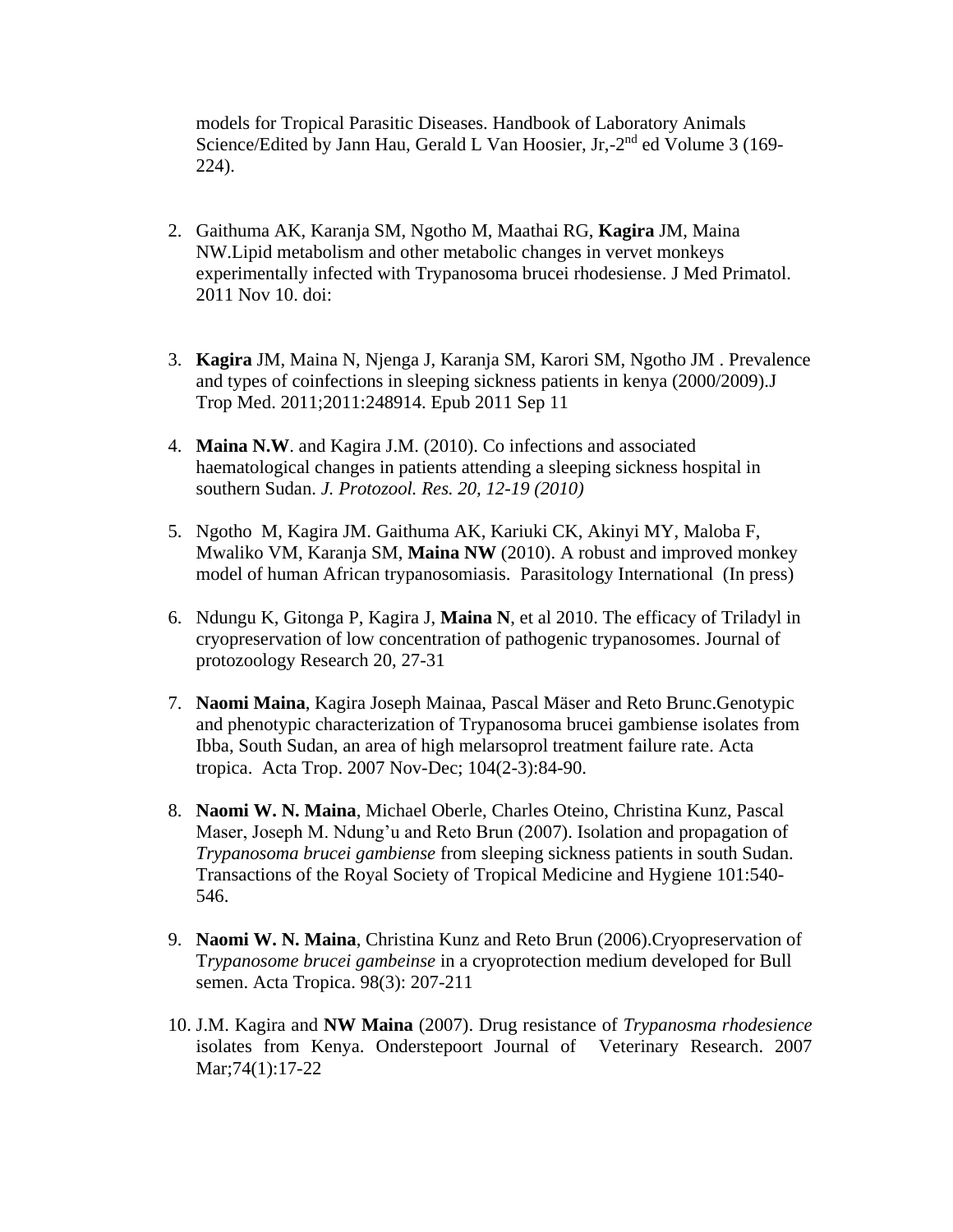- 11. J. M. Kagira, M. Ngotho, J.K. Thuita, **N. W. Maina**, and Jann Hau (2007).Haematological changes in vervet monkey (*Chlorocebus aethiops*) during eight months adaptation to captivity. American Journal of Primatology 69: 1-11.
- 12. Maina Ngotho, **Naomi Maina**, John Maina Kagira and Jann Hau (2006).IL-10 is upregulated in in early and transitional stages of vervet monkeys experimentally infected with *Trypanosoma brucei rhodesiense.* Parasitology International 55: 234-248.
- 13. JM Kagira, **NW Maina**, JK Thuita, M Ngotho and J Hau (2005). Influence of cyclophamide on the haematological profile of Laboratory Bred African Softfurred rats (*mastomys natalensis*). Scandinivian Journal Laboratory Animal Science. No. 3 2005, Volume 32
- 14. **Naomi Maina**, Joseph Maina Ngotho, Tom Were, John Kibuthu Thuita, David Mumo, Mwangangi, John Maina Kagira, Joseph Mathu Ndungu and Jeremy Sternberg (2004). Proinflammatory cytokines expression in the early phase of *Trypanosome brucei rhodesiense* infection in vevert monkeys *(Cercopithecus aethiops)*. Infection and Immunity, Vol. 72, 5(3063-3064).
- 15. **Maina**, J.M. Ngotho, Z. K. Njiru, W. M. Karanja, C. O Gem, S. M. Karanja, J. K. Kibugu and J. M. Ndungu (2003). Efficacy of Trypan (Diminazene DI-Aceturate) in camels infected with *Trypanosoma evansi*. Journal of Camel Practice and Research, June vol 10 (125-129).
- 16. J. Sternberg, **N. Njogu-Maina**, C.W. Gichuki and J.M. Ndung'u, (1998). Nitric oxide production in *T. rhodesiense* infected vevert monkeys: A retrospective study. Journal of Parasite Immunology (20): 395-397.
- 17. **N.W. N. Maina**, C. Otieno, J. Okwara, P.N. Ngatia, J.E. Auma, J.M.N. Nyang'ao, W. Olaho-Mukani, and D.V. Sutherland (1996). Drug resistance of *Trypanosoma evansi* isolated from camel herds in Kenya. Journal of Camel Practice and Research, Dec. 125-129.
- 18. **Naomi W.N. Maina**, Ben Kinyanjui, James O. Onyango, Joanna E. Auma and Simon Croft (1998). The activity of aminoglycoside antibodies against *Trypanosoma brucei*. African Journal of Health Science (5): 126-128.

#### **Scientific meetings**

- **1.** Naomi Maina et al (October 2010). Biochemical changes in the advanced Vervet monkey model of HAT. HAT Annual scientific conference at Silver Springs Hotel, Nairobi Kenya.
- **2.** 18th International Biomedical Research Conference. Translating non-human primate studies into clinical benefits for humans. July 2010. Kenya Institute of Education, Nairobi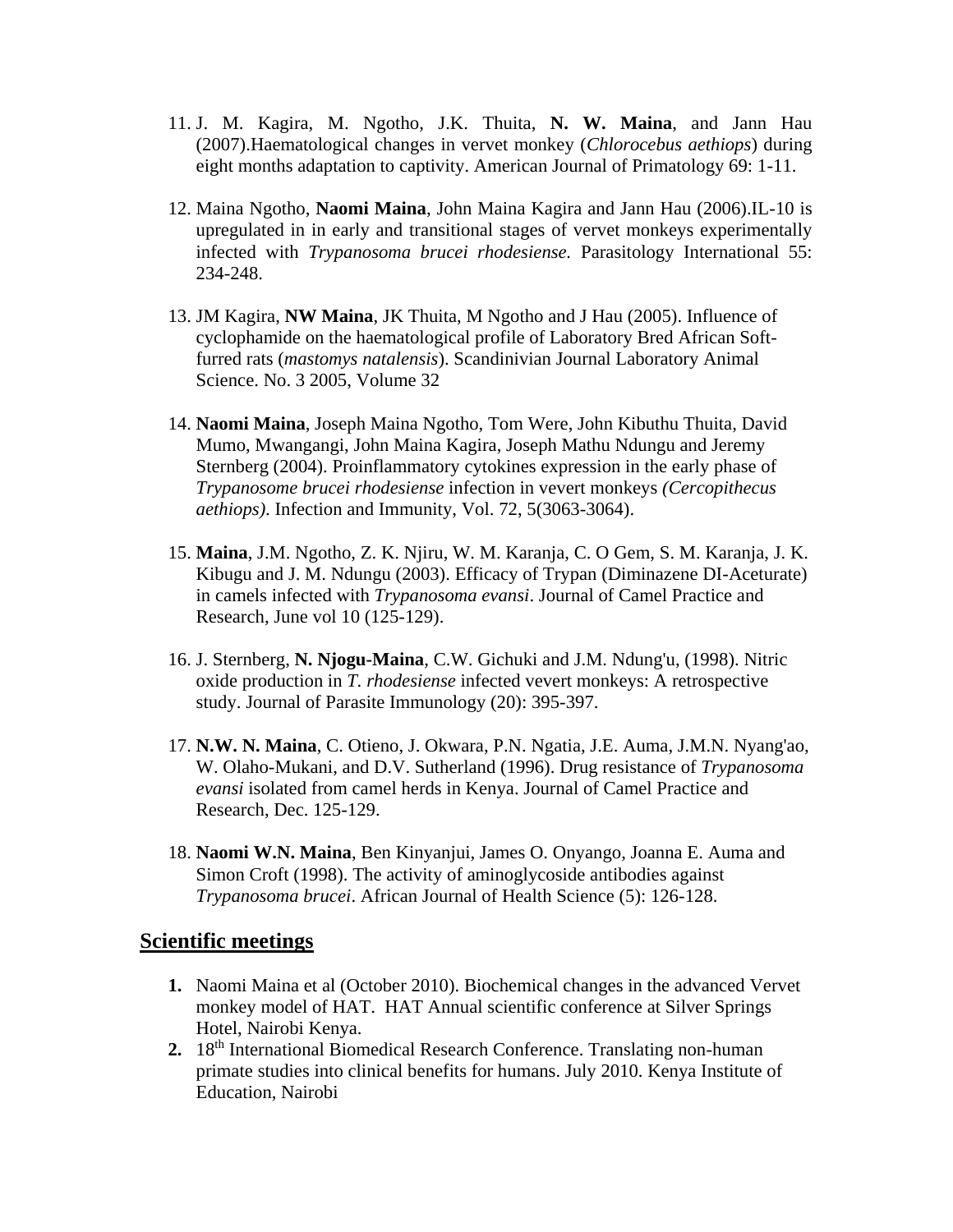- **3.** 7th International Conference of the Society for Free Radical Research, 28th African Health Sciences Congress, 4th African Rotavirus Symposium. Genotypic and phenotypic characterization of Trypanosoma brucei gambiense isolates from Ibba, South Sudan, an area of high melarsoprol treatment failure rate. University of Mauritus, Mauritus
- 4. Higher Education science and curricular reforms. African Universities responding to HIV and AIDS Kenya onsite country Training. Kenya Institute of Education, Nairobi
- 5. 2<sup>nd</sup>. Third world academy of science, Young Scientist conference on mentoring young scientist for innovative application of research and development in Africa. 2007. Nairobi, Kenya
- **6.** Challenges in Chemotherapy of sleeping sickness. 2007. Annual conference of Institute of primate Research
- 7. Ngotho JM, **Maina NW**, Ndung'u JM, Karanja SM, Njiru ZK and Sternberg JM (2001). Serum and CSF cytokine levels in normal Vervet monkeys: The model of rhodesian sleeping sickness. Proceedings of the 26<sup>th</sup> congress of International Scientific Council of Trypanosomiasis Research and Control (ISCTRC) in Ouagadougou, Burkina Faso.
- *8.* **Naomi Maina**, Z. Njiru, J.M. Ngotho, W.M. Karanja, C. Otieno, S. M. Karanja and J.M. Ndung'u (2001). Efficacy of Trypan® (diminazene di-aceturate) in camels infected with *Trypanosoma evansi*. Proceedings of the 26<sup>th.</sup> congress of International Scientific Council of Trypanosomiasis Research and Control (ISCTRC) in Ouagadougou, Burkina Faso.
- 9. **N.W.N.Maina**, D.V.Sutherland, C. Otieno, P.N.Ngatia, W. Olaho- Mukani (1997). Pyruvate production as an indicator of drug resistance of *Trypanosoma evansi* isolates. Proceedings of the 16<sup>th</sup>. International conference of World Association for the advancement of Veterinary Parasitology (WAAVP) held in Sun City, South Africa.
- 10. **N.W.N.Maina**, J.D.Onyango, B. Kinyanjui, J.E.Auma and S.L.Croft (1996). The effect of paromomycin on the causative agents of rhodesian sleeping sickness. Proceedings of the African Health Sciences Congress (AHSC) held in Nairobi, Kenya.
- 11. .
- 12. P.N.Ngatia, F.A.Rashid, **N.W.N.Maina**, J.E.Auma, W.Olaho-Mukani and D.V.Sutherland (1996). *In vitro* characterization of trypanosomes isolates from camel herd from seven districts of Kenya. Proceedings of the African Health Sciences Congress (AHSC) held in Nairobi, Kenya.
- 13. **Maina N.W.N**., C. Otieno, J. Okwara, P. N. Ngatia, J. E. Auma, J. M. N. Nyang'ao, W. Olaho- Mukani, and D. V. Sutherland (1995). Drug resistance of